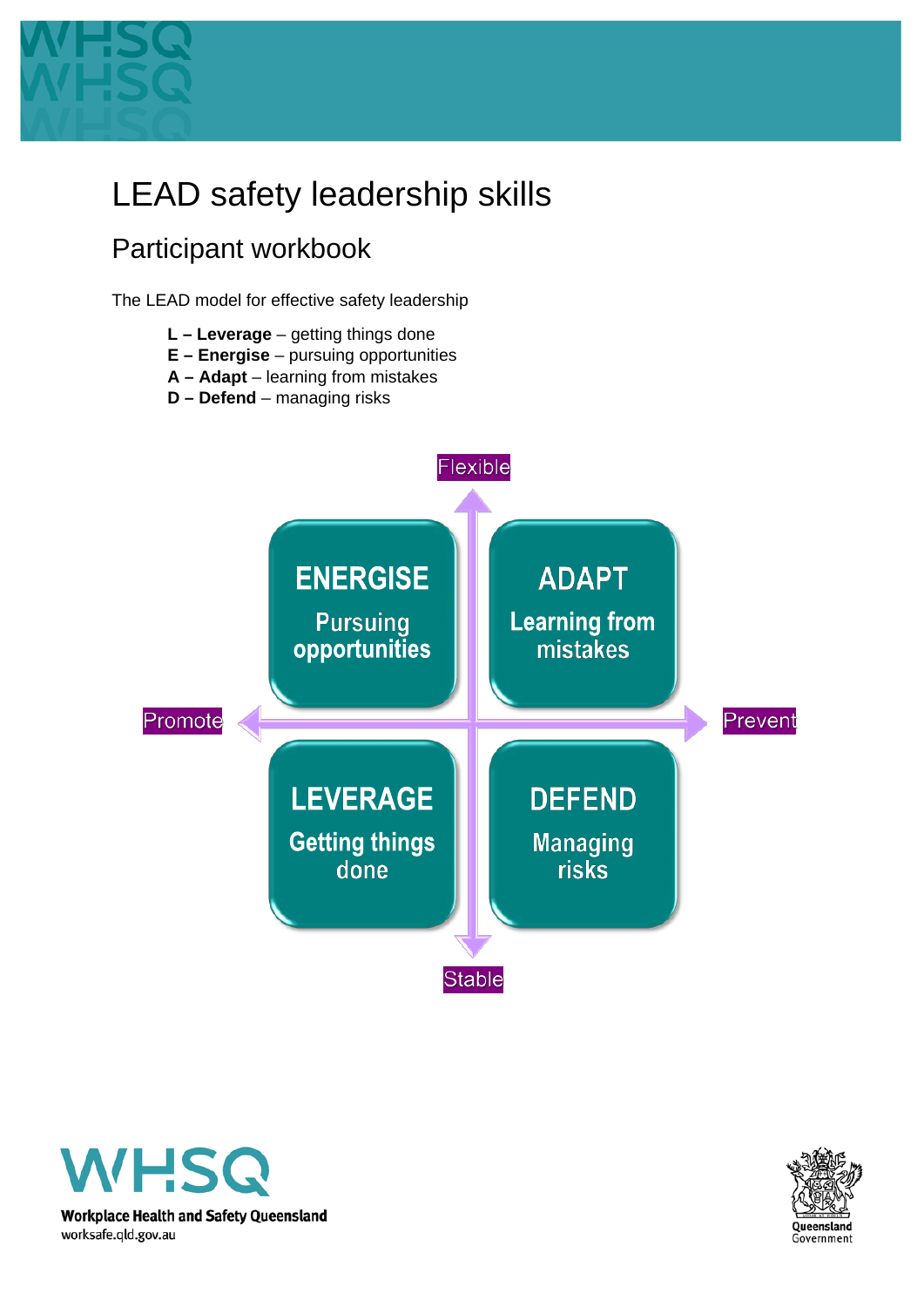### **1.0 Leverage**

Leverage focusses on **getting things done** by providing **clarity and fairness** in work processes.

This is achieved through three elements:

- 1. clarity of goals
- 2. recognition of good performance
- 3. coordinating the work.

### **1.1 Clarity**

List one or two health, safety or wellness goals you would like your team to focus on over the next month. Your goals should be SMART – Specific, measurable, achievable, relevant and timely.

### **1.2 Recognition**

Recognition is important for health and safety because it reinforces desired behaviours, clarifies what is valued by the organisation and increases workers' motivation to work safely.

| Pick a health, safety or wellness behaviour<br>that you have observed and want to<br>encourage in your team | How could you provide recognition? |
|-------------------------------------------------------------------------------------------------------------|------------------------------------|
|                                                                                                             |                                    |
|                                                                                                             |                                    |
|                                                                                                             |                                    |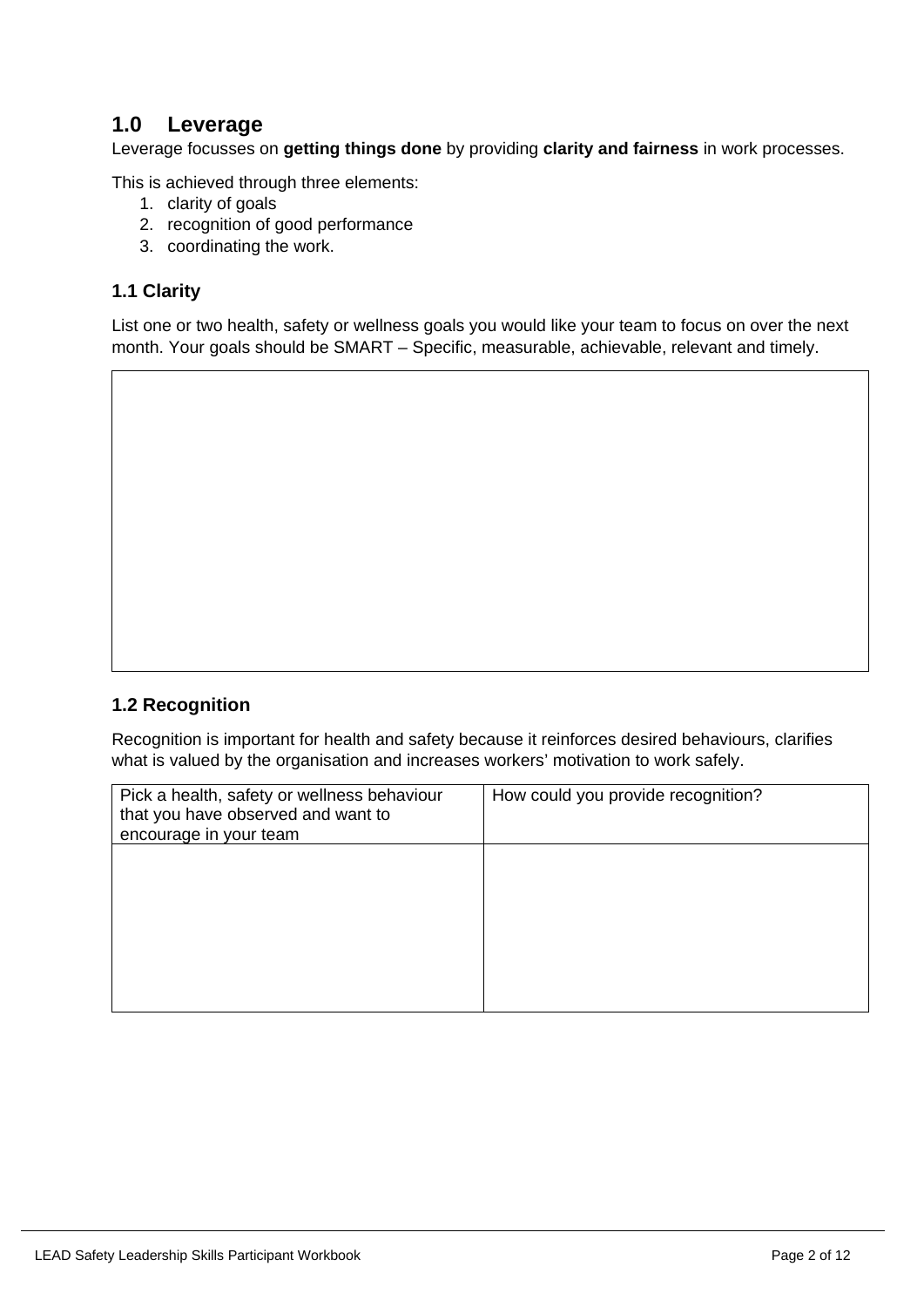### **1.3 Coordination**

Coordination is essential for good health and safety because it promotes successful achievement of work activities despite variability and uncertainty. Coordination helps to remove uncertainty from the workplace and provides workers with support they need to complete the job safely.

| Please rate to what extent you agree that your team engaged in<br>the following behaviours and practices during your last activity<br>together. | disagree<br>Strongly | Disagree | Neutral | Agree | Strongly<br>agree |
|-------------------------------------------------------------------------------------------------------------------------------------------------|----------------------|----------|---------|-------|-------------------|
| Team members kept each other informed about progress towards the<br>activity/task goals.                                                        |                      |          |         |       |                   |
| Team members maintained high quality communication throughout<br>the job, such as confirming receipt of information and sharing<br>updates.     |                      |          |         |       |                   |
| Team members had all the necessary work tools, equipment and<br>other resources needed to perform the work safely.                              |                      |          |         |       |                   |
| Team members remained alert to and talked about any changes in<br>environmental conditions (e.g. weather, time pressures).                      |                      |          |         |       |                   |
| Team members corrected any deviations or violations that could have<br>impacted the achievement of work goals.                                  |                      |          |         |       |                   |
| Team members encouraged each other to support the completion of<br>the task/activity together (e.g. helping each other with difficult tasks).   |                      |          |         |       |                   |
| Team members established ground rules and/or expectations for how<br>they would conduct the work activity before commencing.                    |                      |          |         |       |                   |
| Team members dealt with any conflict in productive ways (e.g.<br>problem solving, compromise).                                                  |                      |          |         |       |                   |
| Team members motivated each other to perform at their best (e.g.<br>provided encouragement and recognition).                                    |                      |          |         |       |                   |
| Team members managed their emotions (e.g. frustration, annoyance)<br>appropriately throughout the task.                                         |                      |          |         |       |                   |

### **2.0 Energise**

Energise applies when the team is pursuing new opportunities, such as a safety initiative, or introducing a new way of working or new safety tool or process. Energise encourages the team to take ownership over the change and give them the motivation and skills they need to tackle the initiative head on.

There are three core elements for energise:

- 1. inspiration
- 2. empowerment
- 3. growth.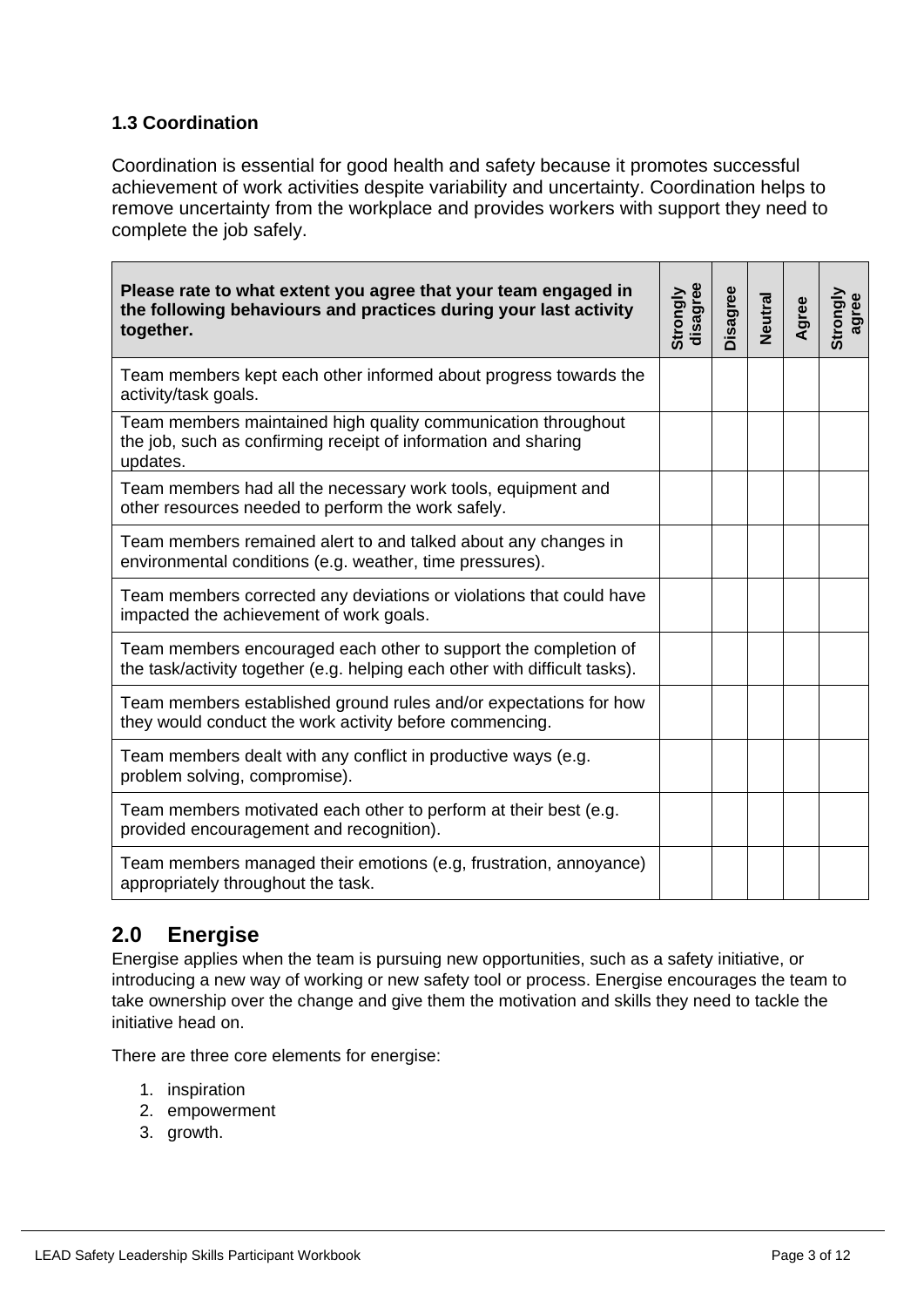### **2.1 Inspiration**

An inspiring safety leader gives people the energy and motivation they need to participate in health, safety and wellness initiatives.

Inspiring leaders role model the types of behaviours they expect their team to demonstrate. This could mean getting involved in safety initiatives themselves, sharing a mistake with the team, or helping others to complete work safely.

Tips to inspire workers include:

- focus on the positive  $-$  what you want to see
- identify specific actions that can be undertaken
- draw on values and what is meaningful/important
- use inclusive language (i.e. 'we', 'our')
- use positive and encouraging language
- share examples of where the team has been successful.

| Describe your ideal workplace culture in | How do you communicate this to your |
|------------------------------------------|-------------------------------------|
| terms of health and safety               | team in a way that inspires?        |
|                                          |                                     |

#### **2.2 Empowerment**

Empowerment is using our authority as leaders to give the team confidence and a sense of ownership and responsibility for achieving outcomes.

Empowerment is achieved by giving people autonomy and support. Autonomy means we allow people to make their own decisions about work. Support means we offer help and guidance, if needed, to ensure workers are successful.

#### **Identify one or two health, safety or wellness decisions that your team could make themselves in the near future.**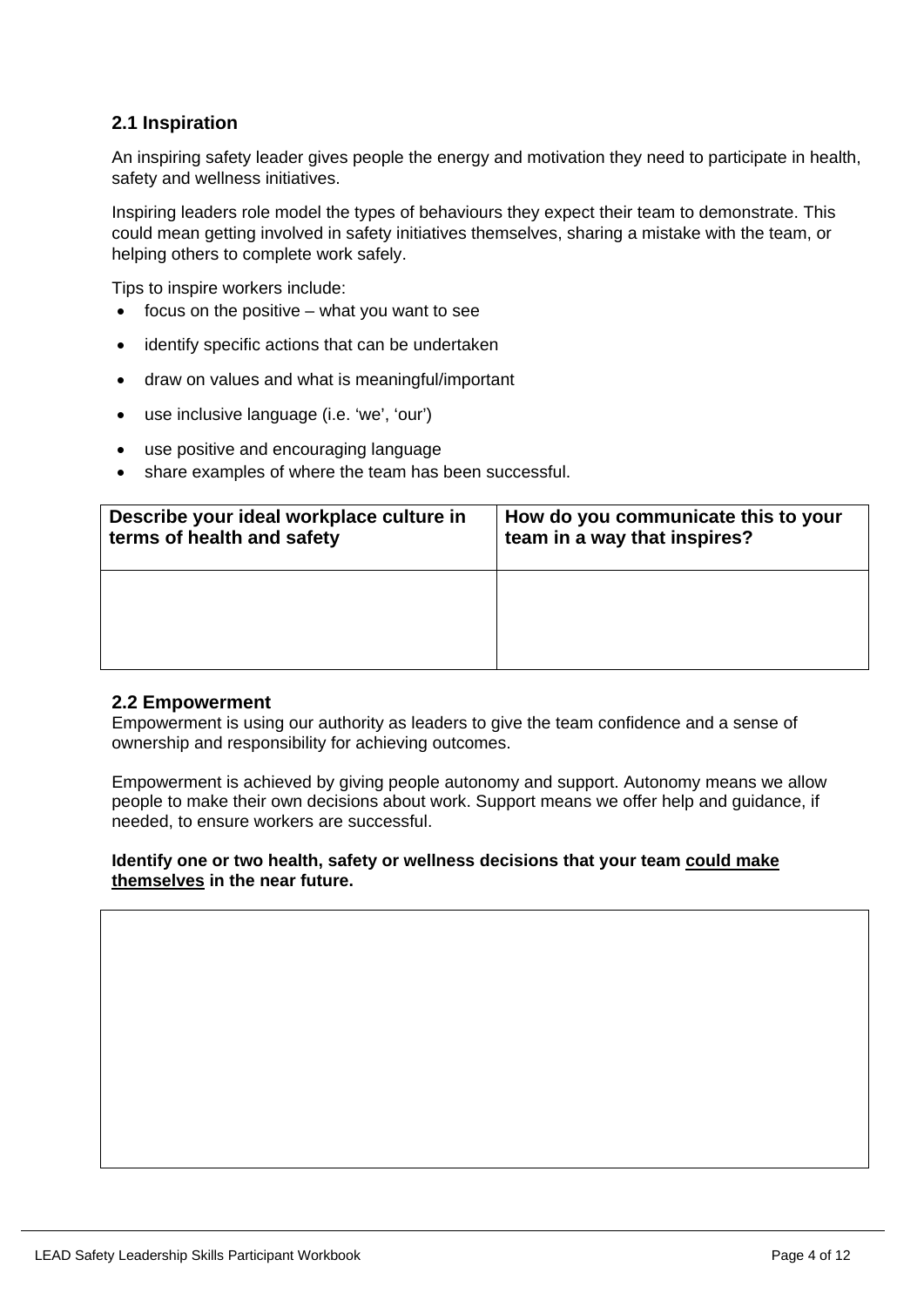| Why do you think there was there<br>a difference between your goal<br>and the expected/actual<br>outcomes? |  |
|------------------------------------------------------------------------------------------------------------|--|
| What would you do differently<br>next time?                                                                |  |

### **2.3 Growth**

Growth means coaching and nurturing teams to increase their health and safety skills and capabilities. Let's explore the GROW model in reference to coaching.

### **In the context of work health and safety leadership consider the below questions:**

| G                       | G= GOALS.<br>What is one skill or capability<br>in health and safety<br>leadership you would like to<br>grow in the next 3-6 months? |  |
|-------------------------|--------------------------------------------------------------------------------------------------------------------------------------|--|
| $\overline{\mathsf{R}}$ | $R = REALITY$<br>Considering the current state<br>of play, what is your main<br>strength in this area?                               |  |
|                         | Where do you have an<br>opportunity to improve in this<br>area?                                                                      |  |
| $\overline{\mathsf{C}}$ | $O = OPTIONS$ and<br><b>OBSTACLES</b><br>What option can you<br>brainstorm to increase or<br>enhance your skills?                    |  |
|                         | What are some obstacles or<br>barriers to improving this<br>area?                                                                    |  |
| W                       | $W = WAY FORMARD$ .<br>What could be the next step,<br>and how would you turn the<br>above into actual change and<br>actions?        |  |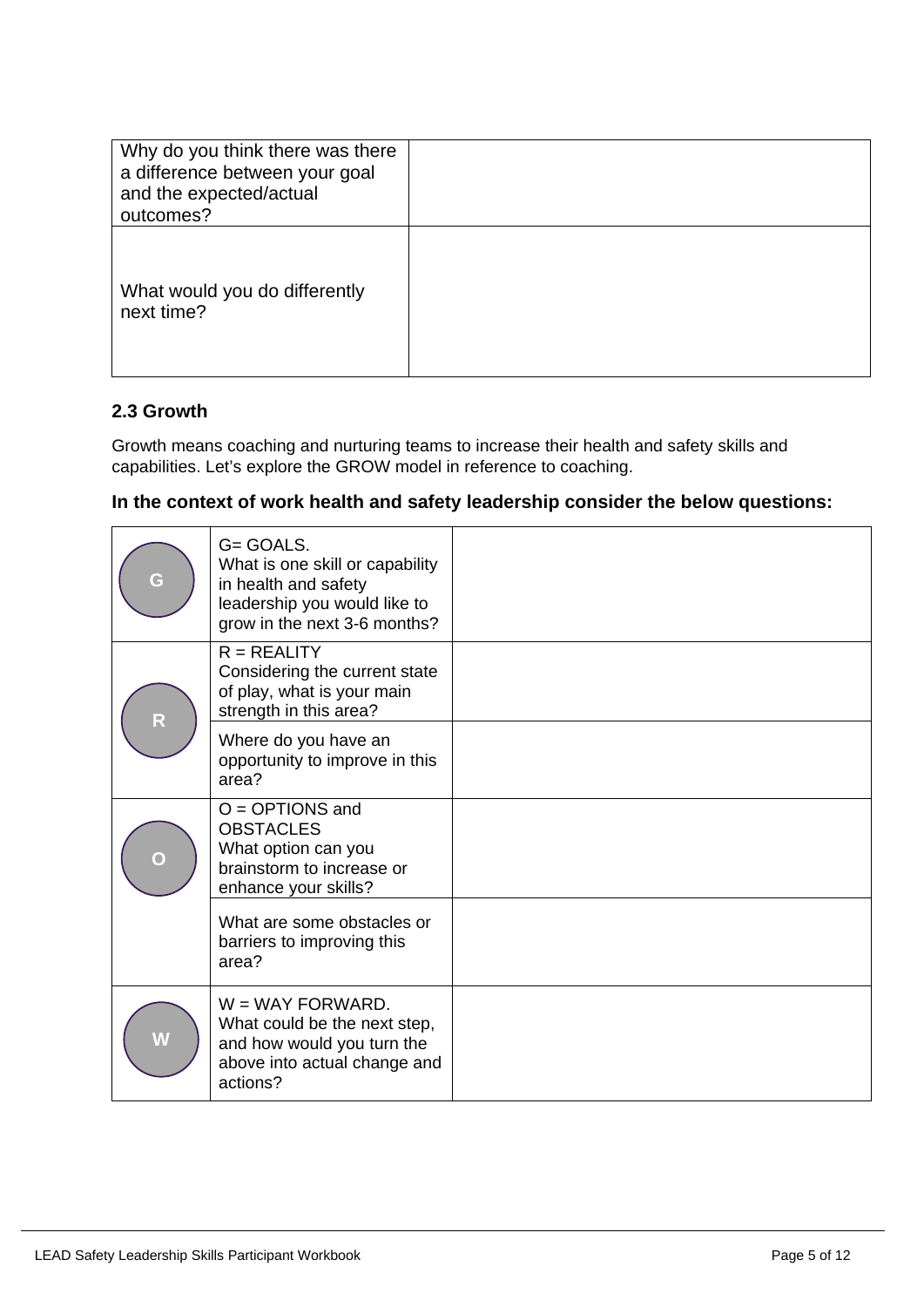### **3.0 Adapt**

Adapt is where the team has experienced failure or a mistake and the focus is on returning performance back to an acceptable level as quickly as possible. Adapt has three elements:

- 1. reflection
- 2. voice
- 3. resilience.

### **3.1 Reflection**

This covers the monitor and review steps in the risk management process. This should be conducted periodically or after an incident to improve safety at the workplace.

- What was expected to happen? Discuss the goals and intended outcomes that were originally planned by the team.
- What actually happened? Balance what went wrong with what went right.
- What caused the differences between the expected and actual outcomes?
- Plan what will be done differently next time to achieve success and prevent failures from reoccurring.

Some practical tips that help to use the After Action Review process in practice include:

- try to establish ground rules
- consider using a third-party facilitator

| What did you intend to<br>happen/what was your goal?                                                       |  |
|------------------------------------------------------------------------------------------------------------|--|
| What happened - consider<br>what went well or was<br>successful?                                           |  |
| What went wrong or surprised<br>you?                                                                       |  |
| Why do you think there was<br>there a difference between<br>your goal and the<br>expected/actual outcomes? |  |
| What would you do differently<br>next time?                                                                |  |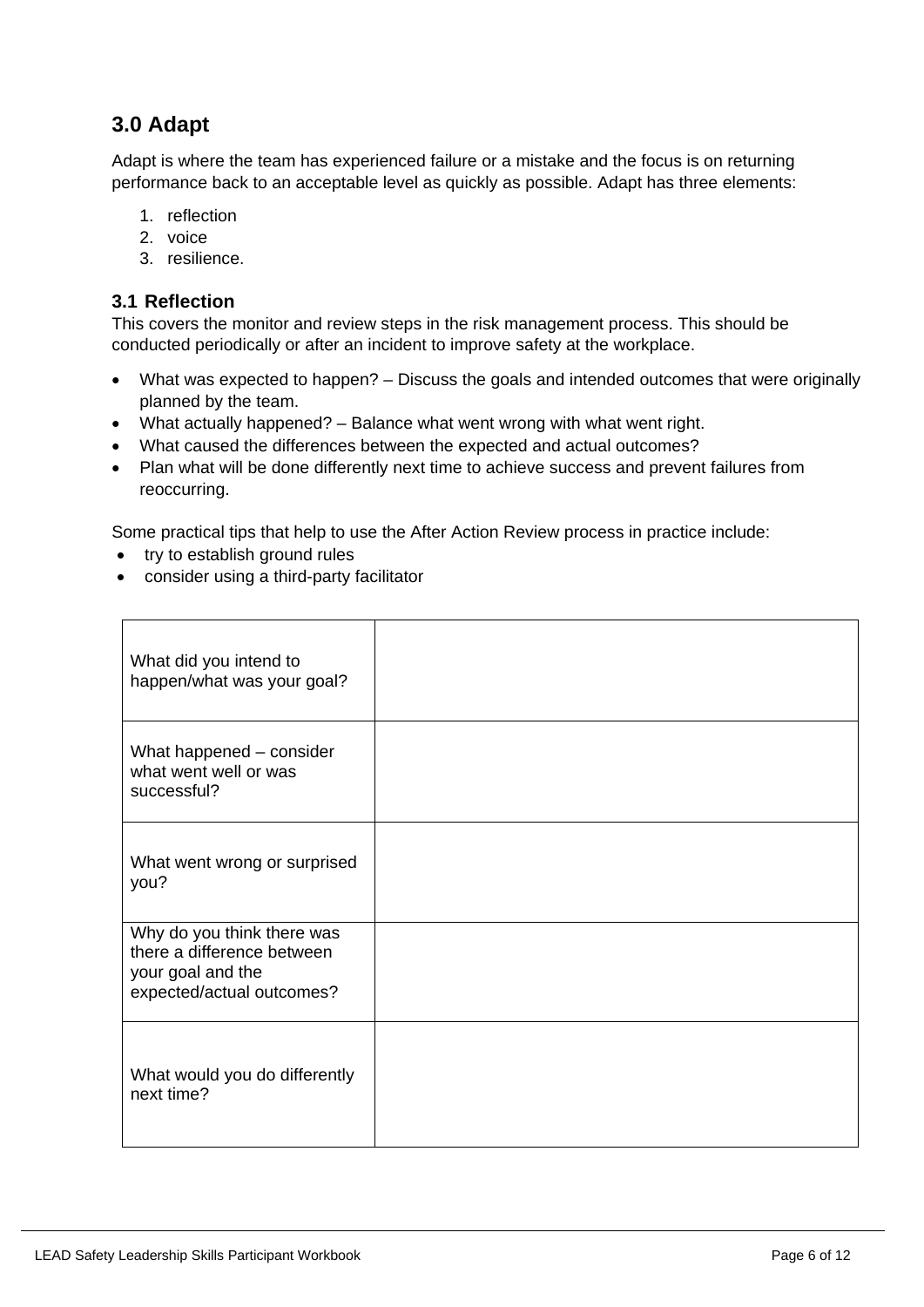- make sure to document and action outcomes
- take time to also review the reflection process
- judge performance not the person(s)
- try to balance reflection on failure with success.

#### **Think about a recent project or task that involved some challenges:**

### **3.2 Voice**

When a team has a shared perception that it is safe to speak up they will believe:

- it is okay to make mistakes
- people aren't treated differently because of their experience or backgrounds
- it's okay to voice concerns or disagree with others.

Choose a strategy to increase your teams 'voice' and describe below how you could implement it (visible leadership, role-modelling openness and sharing your weaknesses, invite and recognise input, ask questions, reframe difficulties, encourage diversity).

| <b>Strategy</b> | How I could I implement this my team/work<br>area? |
|-----------------|----------------------------------------------------|
|                 |                                                    |
|                 |                                                    |
|                 |                                                    |

#### **3.3 Resilience**

Being resilient in a work health and safety sense means being prepared for emergency scenarios and recovering back to original functioning as quickly as possible.

Some practical things we can do to build resilience include:

- integrate 'what if' scenario thinking into planning sessions
- rotate emergency response roles around the team
- defer to expertise over hierarchy
- encourage error reporting and provide timely feedback
- analyse team performance during emergency drills and provide feedback.

Answer the following questions to see how resilient the team is.

| <b>Resilience Skill</b>                                                          | <b>Yes</b> | No |
|----------------------------------------------------------------------------------|------------|----|
| People on this team both give and receive adequate feedback on<br>performance.   |            |    |
| Team members accept occasional setbacks and surprises as inevitable.             |            |    |
| Team members are genuinely committed to safety.                                  |            |    |
| This team has regular meetings that consider relevant safety issues.             |            |    |
| Past events are reviewed thoroughly and lessons learnt are shared.               |            |    |
| This team tries to improve defences rather than make individuals feel bad.       |            |    |
| This team regularly receives and reviews safety performance<br>information/data. |            |    |
| Safety-specific meetings are attended by people in our team.                     |            |    |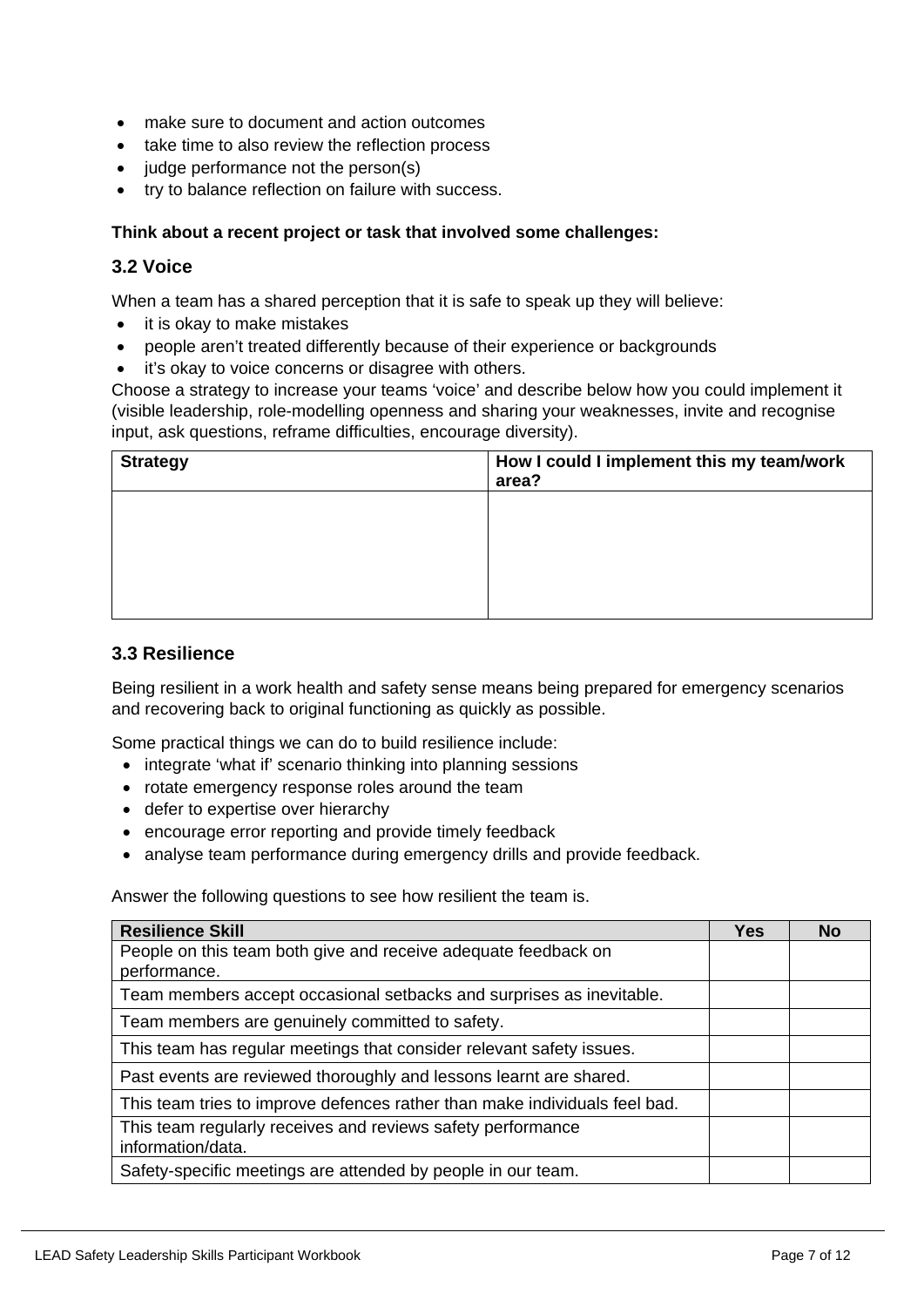| This team acknowledges explicitly when production and safety goals are in<br>conflict. |  |
|----------------------------------------------------------------------------------------|--|
| People who report incidents in this team are not punished or discouraged.              |  |
| This team is given opportunities to build soft- or non-technical skills.               |  |

### **4.0 Defend**

Defend is useful when the team is faced with dangerous or high-risk work. It is achieved in practice through three elements:

- 1. vigilance
- 2. accountability
- 3. monitoring.

### **4.1 Vigilance**

This element means we are helping the team to be vigilant to risk in the environment through a focus on characteristics of the human brain.

**Attention** is like a spotlight, illuminating a small area at once; however, it is limited. One the one hand, focussed attention is a powerful tool to spot risks, and on the other hand, we can miss things that we aren't consciously looking for.

**Autopilot** is a brain capability that automates complex behaviours and movements. Have you ever driven your car home and not realised how you got there? This is autopilot in action. Repeated and routine behaviours become automated by a region of the brain called the Cerebellum. When the behaviours are helpful, such as wearing the correct PPE, autopilot can be powerful. If the habits are unsafe, then autopilot can be a problem.

**Stress** actually has a positive effect on our performance, if delivered in the right dose. Too much and we become overwhelmed, and too little and we become bored or distracted. Knowing your team's tolerance for stress and managing their environment so they experience the right amount of stress if important to achieve safe outcomes.

**Fatigue** is about managing energy: physical, emotional, and mental energy. Over time, these energies will become depleted. Take physical energy for example. If we miss a night's sleep or work at a high pace all day, our physical energy levels will be depleted. Same with emotional and mental energy – we may have a distressing event happen in our lives or have to concentrate for long periods of time. As a supervisor it is vital that you are aware of your team's energy levels and take active steps to manage it.

Employers should ensure they are managing risks of work-related fatigue and work-related stress through work design.

**Complacency** is the state we come to when we become used to risks in our environment. When we perform a task repeatedly and don't experience an accident, sometimes this can lead to a false sense of security. We may feel that we can take shortcuts when in fact it is only luck or chance that we don't get injured. Discussing the consequences of unsafe actions and engaging in meaningful risk assessment are ways to reduce complacency.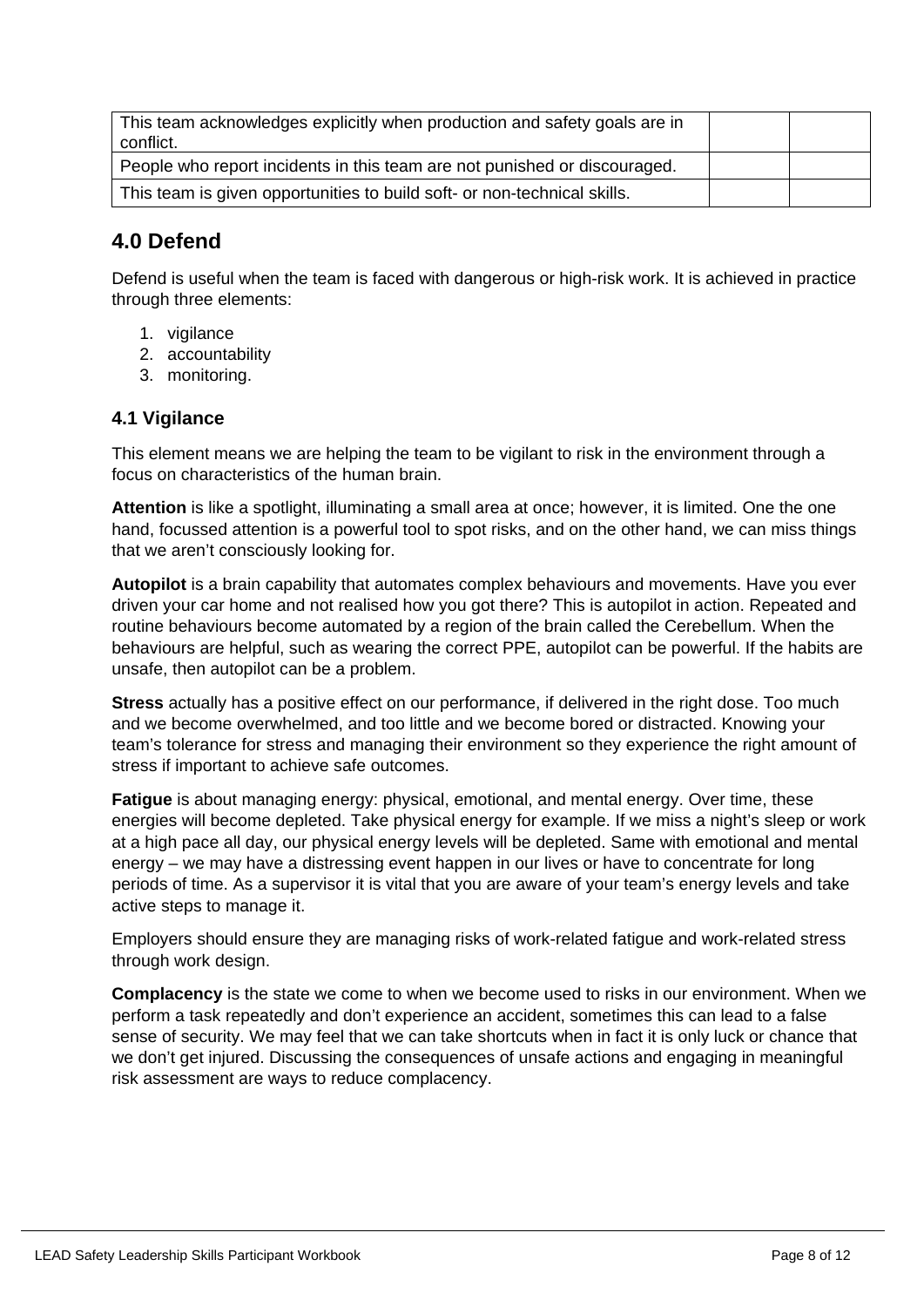**Thinking about complacency, tick the hazards below where you think your team has become complacent (underappreciating the risk).**

| Gravity           | <b>Stress</b>            |
|-------------------|--------------------------|
| Electricity       | <b>Bullying</b>          |
| Machinery         | Work-related violence    |
| Chemicals         | Posture                  |
| Temperature       | Force/over-exertion      |
| <b>Noise</b>      | Repetitive movements     |
| Radiation         | Vibration                |
| <b>Biological</b> | Routine/monotonous tasks |
| Task complexity   | Work-related fatigue     |

### **4.2 Accountability**

Developing a fair and just culture is a way to increase accountability through improving the context that drives behaviour, rather than simply addressing the behaviour itself.

Accountability is making our expectations known and driving these standards across the team to produce a minimum level of acceptable performance.

**List your health, safety and wellness expectations (what you consider to be minimum standards of behaviour in your work area).** 

### **From the listed expectations, choose one that you believe is not satisfactory and tick the possible causes:**

- Was there a leader instruction or influence to do it?
- Was the expectation/procedure clear and workable?
- Did he/she have required skills and knowledge?
- Was an honest mistake/slip/lapse involved?
- Is this an accepted practice among peers?
- Is the system of work appropriate to the tasks being performed?
- Are risks systematically managed at the workplace? Other\_\_\_\_\_\_\_\_\_\_\_\_\_\_\_\_\_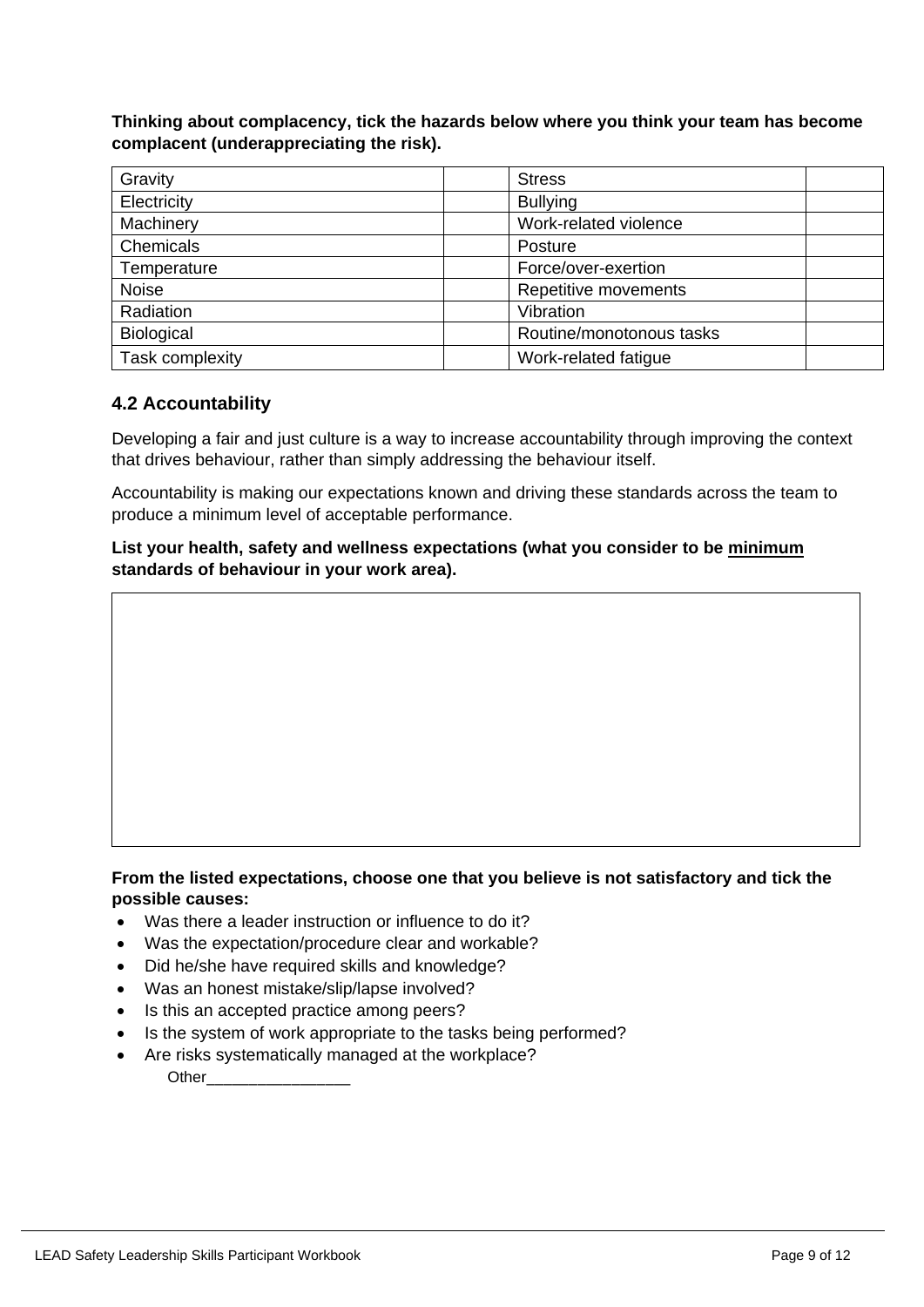**What can you put in place to ensure the minimum standard of behaviour for this health, safety and wellness expectation is improved?**

### **4.3 Monitoring**

We can think of monitoring as a spectrum, ranging from passive at one end, through to attentive in the middle and finally up to controlling. What we want to aim for as leaders is to be attentive. Monitoring in this sense doesn't mean micromanaging or being on top of your team as they carry out work, rather, it means taking an active interest in how work is being done and ensuring workers are enacting your expectations.

| What's one activity you currently do to monitor<br>health, safety and wellness in your team? | Would you do anything differently? |
|----------------------------------------------------------------------------------------------|------------------------------------|
|                                                                                              |                                    |
|                                                                                              |                                    |

### **As a safety leader, write down at least:**

| One thing you will start doing; |
|---------------------------------|
|                                 |
|                                 |
| One thing you will stop doing;  |
|                                 |
|                                 |
|                                 |
| One thing you will keep doing:  |
|                                 |
|                                 |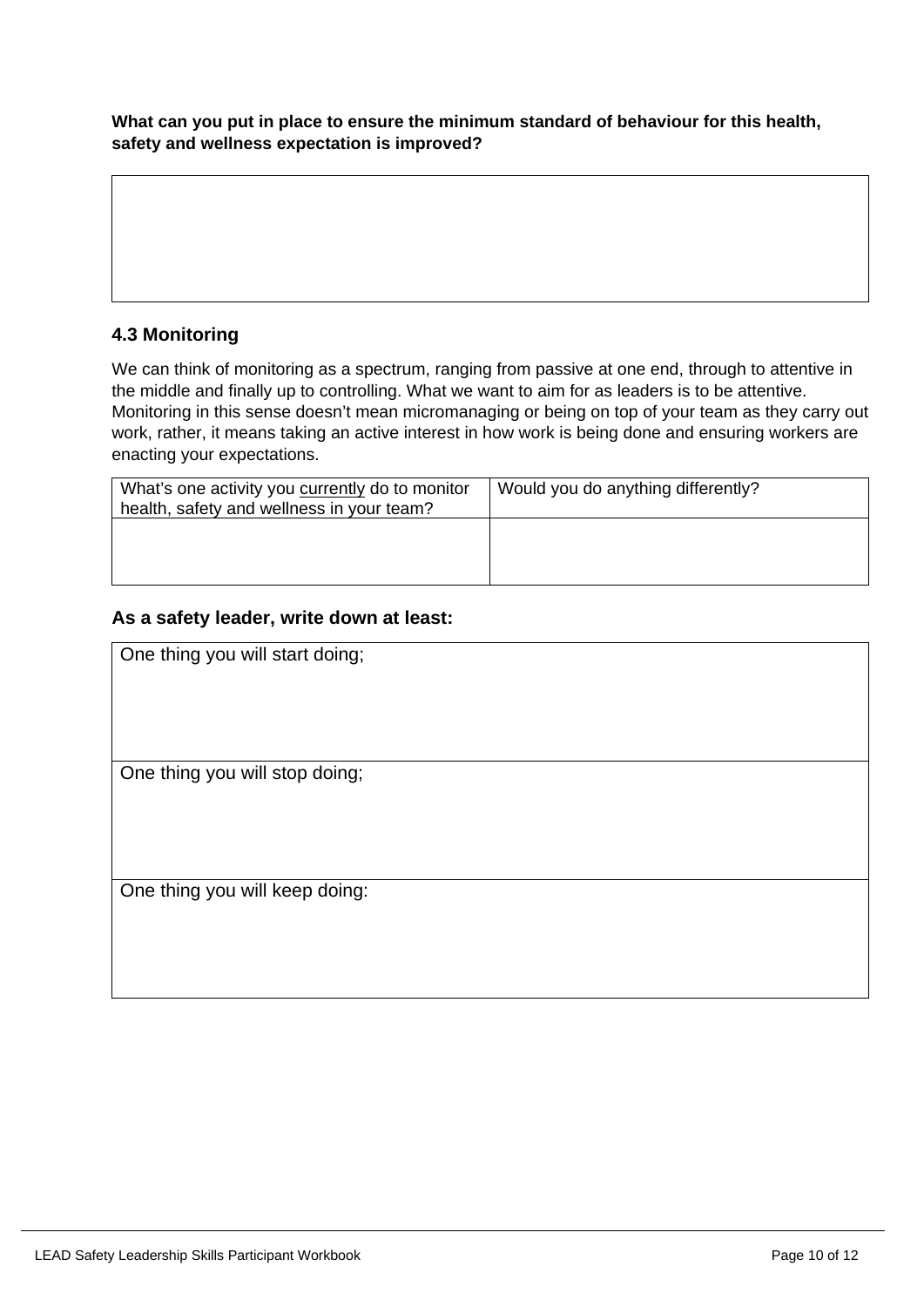| Notes: |
|--------|
|        |
|        |
|        |
|        |
|        |
|        |
|        |
|        |
|        |
|        |
|        |
|        |
|        |
|        |
|        |
|        |
|        |
|        |
|        |
|        |
|        |
|        |
|        |
|        |
|        |
|        |
|        |
|        |
|        |
|        |
|        |
|        |
|        |
|        |
|        |
|        |